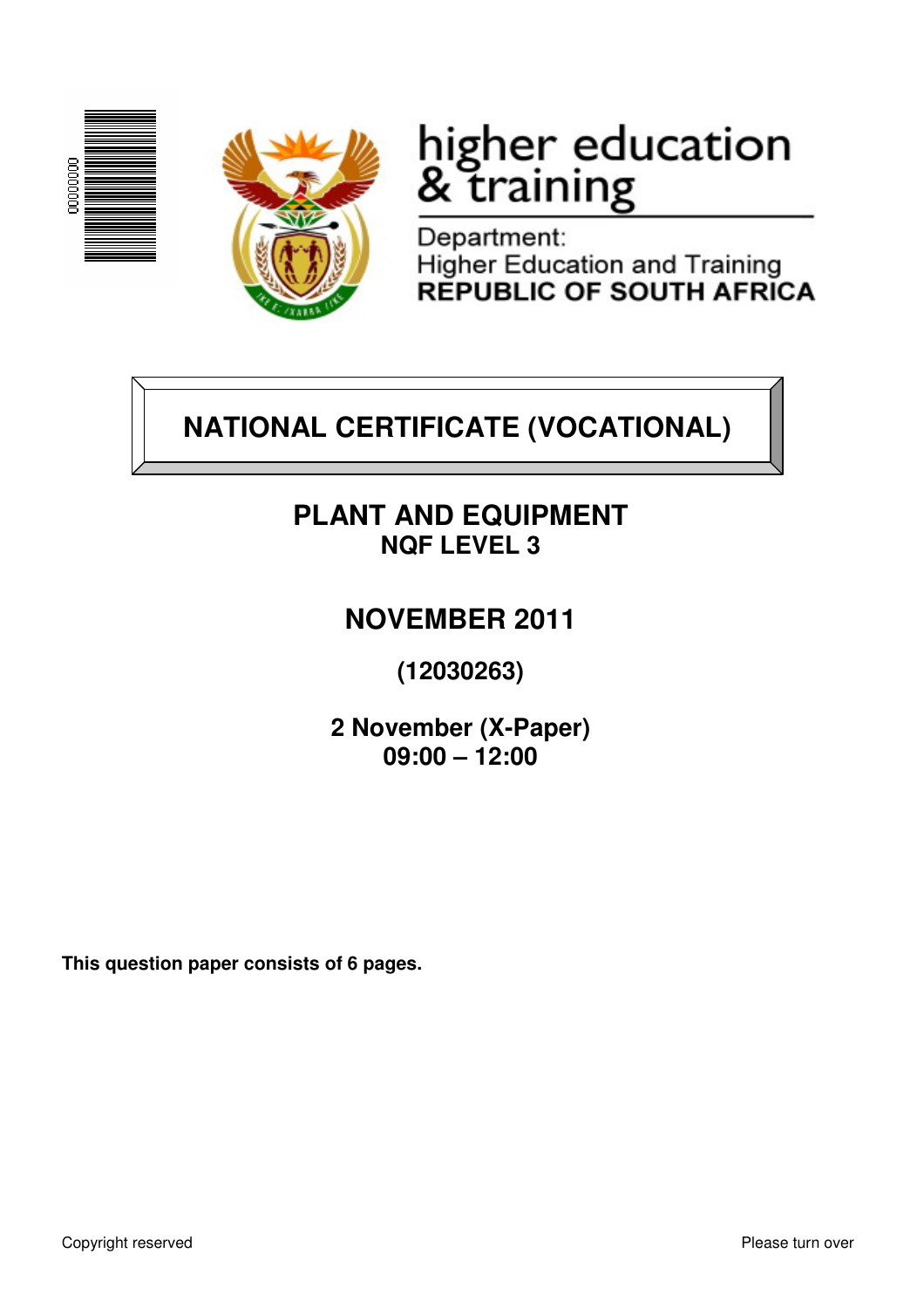#### **TIME: 3 HOURS MARKS: 100**

\_\_\_\_\_\_\_\_\_\_\_\_\_\_\_\_\_\_\_\_\_\_\_\_\_\_\_\_\_\_\_\_\_\_\_\_\_\_\_\_\_\_\_\_\_\_\_\_\_\_\_\_\_\_\_\_\_\_\_\_\_\_\_\_\_\_\_\_\_\_\_\_\_\_\_\_\_\_

#### **INSTRUCTIONS AND INFORMATION**

- 1. Answer ALL the questions.
- 2. Read ALL the questions carefully.
- 3. ALL drawings must be neat and well balanced.
- 4. Number the answers according to the numbering system used in this question paper.
- 5. ALL work you do not want to be marked MUST BE clearly CROSSED OUT.
- 6. Write neatly and legibly.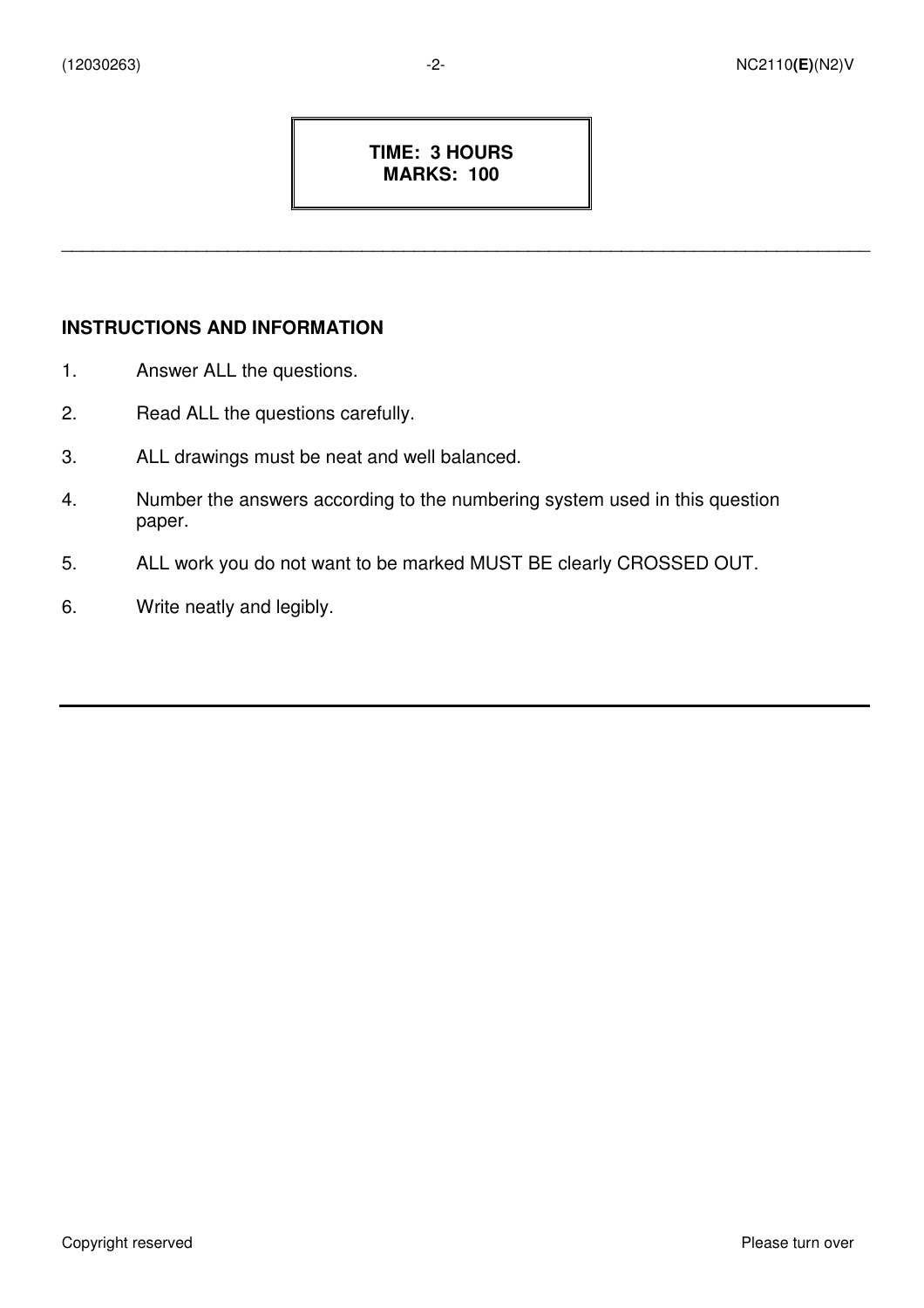## **QUESTION 1: BASIC FIRE AWARENESS**

| 1.1                                                                                              | Name THREE pre-requisite elements of starting a fire.                   |                                                                                |              |  |
|--------------------------------------------------------------------------------------------------|-------------------------------------------------------------------------|--------------------------------------------------------------------------------|--------------|--|
| 1.2                                                                                              | Identify which fire extinguisher you would use for the following fires: |                                                                                |              |  |
|                                                                                                  | 1.2.1                                                                   | <b>Class C fires</b>                                                           | (1)          |  |
|                                                                                                  | 1.2.2                                                                   | Class D fires                                                                  | (1)<br>$[5]$ |  |
|                                                                                                  |                                                                         | <b>QUESTI ON 2: LIFTING HEAVY OBJECTS</b>                                      |              |  |
| 2.1                                                                                              | Define the term safe working load in lifting heavy objects.<br>(2)      |                                                                                |              |  |
| 2.2<br>What is the safety factor of the following equipment? Write the number as<br>your answer. |                                                                         |                                                                                |              |  |
|                                                                                                  | 2.2.1                                                                   | Chains                                                                         | (1)          |  |
|                                                                                                  | 2.2.2                                                                   | Wire ropes                                                                     | (1)          |  |
|                                                                                                  | 2.2.3                                                                   | <b>Natural Fiber ropes</b>                                                     | (1)          |  |
| 2.3                                                                                              |                                                                         | Describe the procedure for lifting an object by hand.                          | (3)          |  |
| 2.4                                                                                              |                                                                         | Explain FOUR safety aspects you would look for when using a chain block.       | (4)          |  |
| 2.5                                                                                              |                                                                         | Describe the uses (applications) of the following:                             |              |  |
|                                                                                                  | 2.5.1                                                                   | <b>Bowline Knot</b>                                                            | (1)          |  |
|                                                                                                  | 2.5.2                                                                   | sheet bend knot                                                                | (1)          |  |
|                                                                                                  | 2.5.3                                                                   | figure of eight knot                                                           | (1)          |  |
|                                                                                                  | 2.5.4                                                                   | Reef knot                                                                      | (1)          |  |
| 2.6                                                                                              |                                                                         | Name FOUR sling configurations used for lifting an object attached to a crane. | (4)<br>[20]  |  |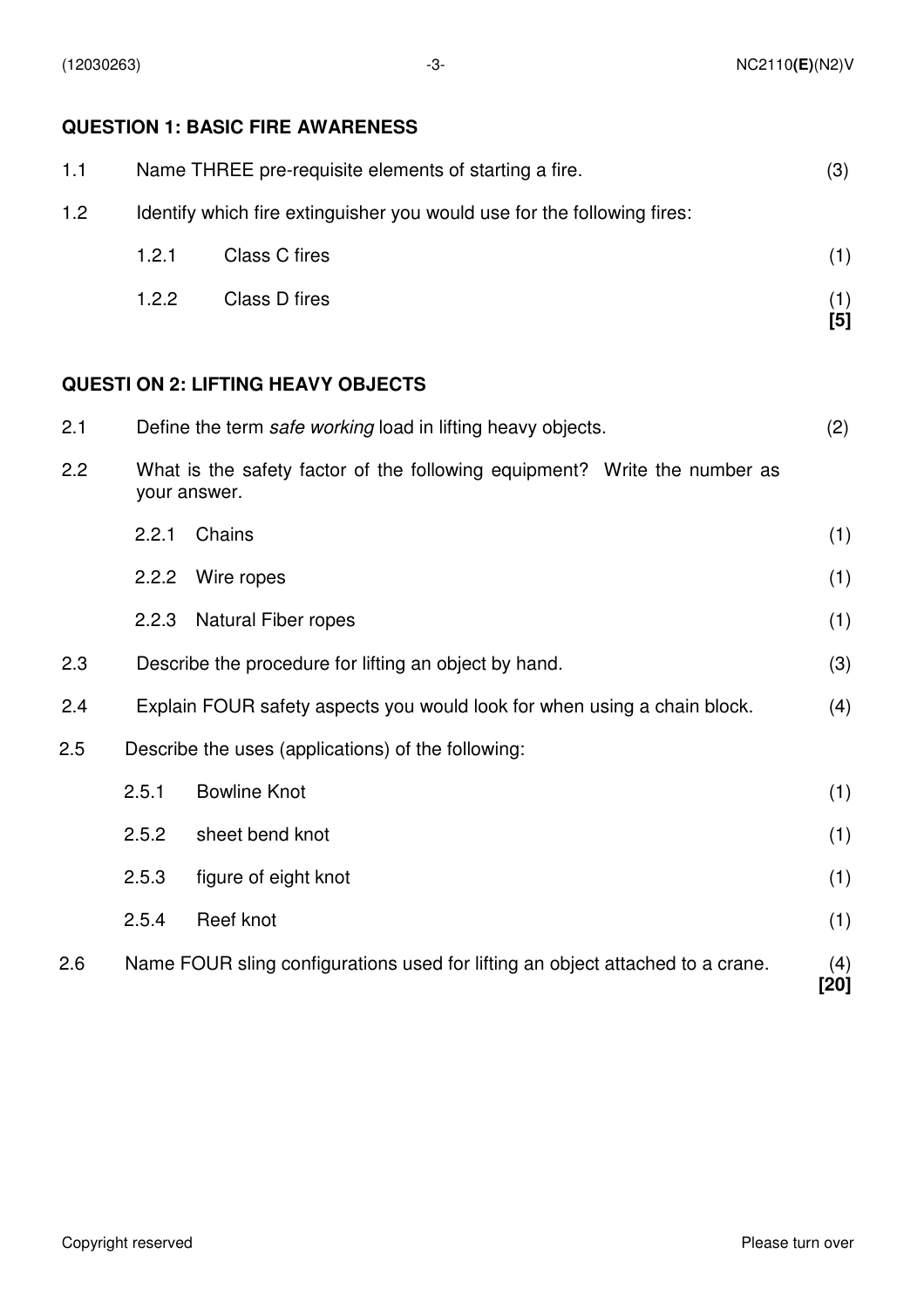#### **QUESTION 3: ELECTRICAL MOTOR AND INTERNAL COMBUSTION ENGINE**

3.1 Define the following terms:

| 3.1.1        | Work  | (1) |
|--------------|-------|-----|
| 3.1.2        | Power | (1) |
| 3.1.3 Torque |       | (1) |

3.2 Complete the table to compare the features of an electrical motor and the internal combustion engine. Write only the answer next to the question number  $(3.2.1 - 3.2.8)$  in the ANSWER BOOK.

| Moving parts | ? ?    | ר ר כ |
|--------------|--------|-------|
| Starting     | 3.2.3  | 3.2.4 |
| Operation    | 3.2.5  | 3.2.6 |
| Maintenance  | ഠ<br>n | ּ מי  |

(8)

**[20]**

- 3.3 What is the difference between the spark ignition (petrol) engine and compression ignition (diesel) engine? (4)
- 3.4 Give FIVE possible reasons why a diesel engine will not start. (5)

#### **QUESTION 4: TRANSMISSIONS**

4.1 Indicate whether the following statements are TRUE or FALSE. Choose the answer and write only 'true' or 'false' next to the question number  $(4.1.1 - 4.1.3)$  in the ANSWER BOOK.

|     | 4.1.1 | Gears transmit rotation from one object to another.                              | (1)         |
|-----|-------|----------------------------------------------------------------------------------|-------------|
|     | 4.1.2 | Gear ratio is determined by the weight of one gear to another.                   | (1)         |
|     | 4.1.3 | Chain drives are often made of rubber while the belt drive are<br>made of metal. | (1)         |
| 4.2 |       | Explain the following terms when selecting and engaging gears:                   |             |
|     | 4.2.1 | Synchromesh.                                                                     | (2)         |
|     | 4.2.2 | Mechanical sympathy                                                              | (2)         |
| 4.3 |       | A planetary gear sets consist of THREE main parts. Name the THREE parts.         | (3)<br>[10] |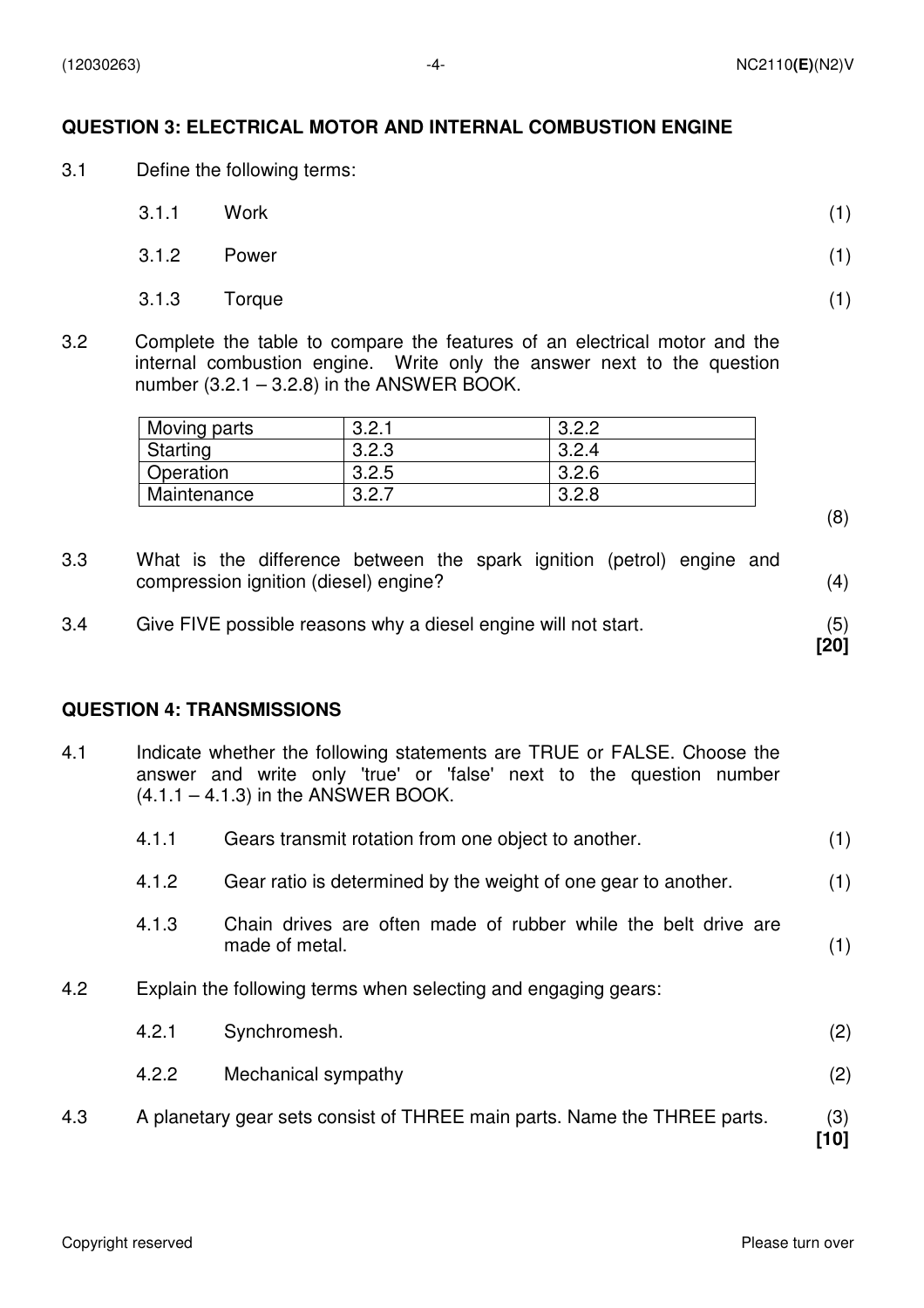#### **QUESTION 5: MAINTANANCE OF VEHICLES**

| 5.1 | Explain what is meant by vehicle maintenance.                   |                                                          | (3)         |
|-----|-----------------------------------------------------------------|----------------------------------------------------------|-------------|
| 5.2 | Give the function of the following:                             |                                                          |             |
|     | 5.2.1                                                           | Hand brake                                               | (1)         |
|     | 5.2.2                                                           | A.B.S Systems                                            | (1)         |
|     | 5.2.3                                                           | <b>Fuel filter</b>                                       | (1)         |
| 5.3 |                                                                 | What is the metric unit of measurement of tyre pressure? | (1)         |
| 5.4 |                                                                 | Discuss the consequences of overloading a vehicle.       | (4)         |
| 5.5 | Name THREE ways in which a battery's life span can be extended. |                                                          | (3)         |
| 5.6 | Explain the purpose of venting a battery.                       |                                                          | (2)         |
| 5.7 |                                                                 | Give TWO main advantages of trickle charging.            | (4)<br>[20] |

### **QUESTION 6: SMALL PLANT & POWER TOOL OPERATION**

| 6.1 | Explain the following terms referring to water pumps:   |                                                                                                                                                     |             |  |
|-----|---------------------------------------------------------|-----------------------------------------------------------------------------------------------------------------------------------------------------|-------------|--|
|     | 6.1.1                                                   | Impeller.                                                                                                                                           | (2)         |  |
|     | 6.1.2                                                   | Self-priming pumps.                                                                                                                                 | (2)         |  |
| 6.2 |                                                         | Explain the difference between peak rating and normal or running rating.                                                                            | (4)         |  |
| 6.3 |                                                         | According to the Health and Safety Act (O.H.S.A), which regulations must you<br>follow when inspecting the internal and external of pressure tanks? | (4)         |  |
| 6.4 | Give the function of the earth leakage circuit breaker. |                                                                                                                                                     | (1)         |  |
| 6.5 |                                                         | Describe the danger of using very slender drill bits.                                                                                               | (2)<br>[15] |  |